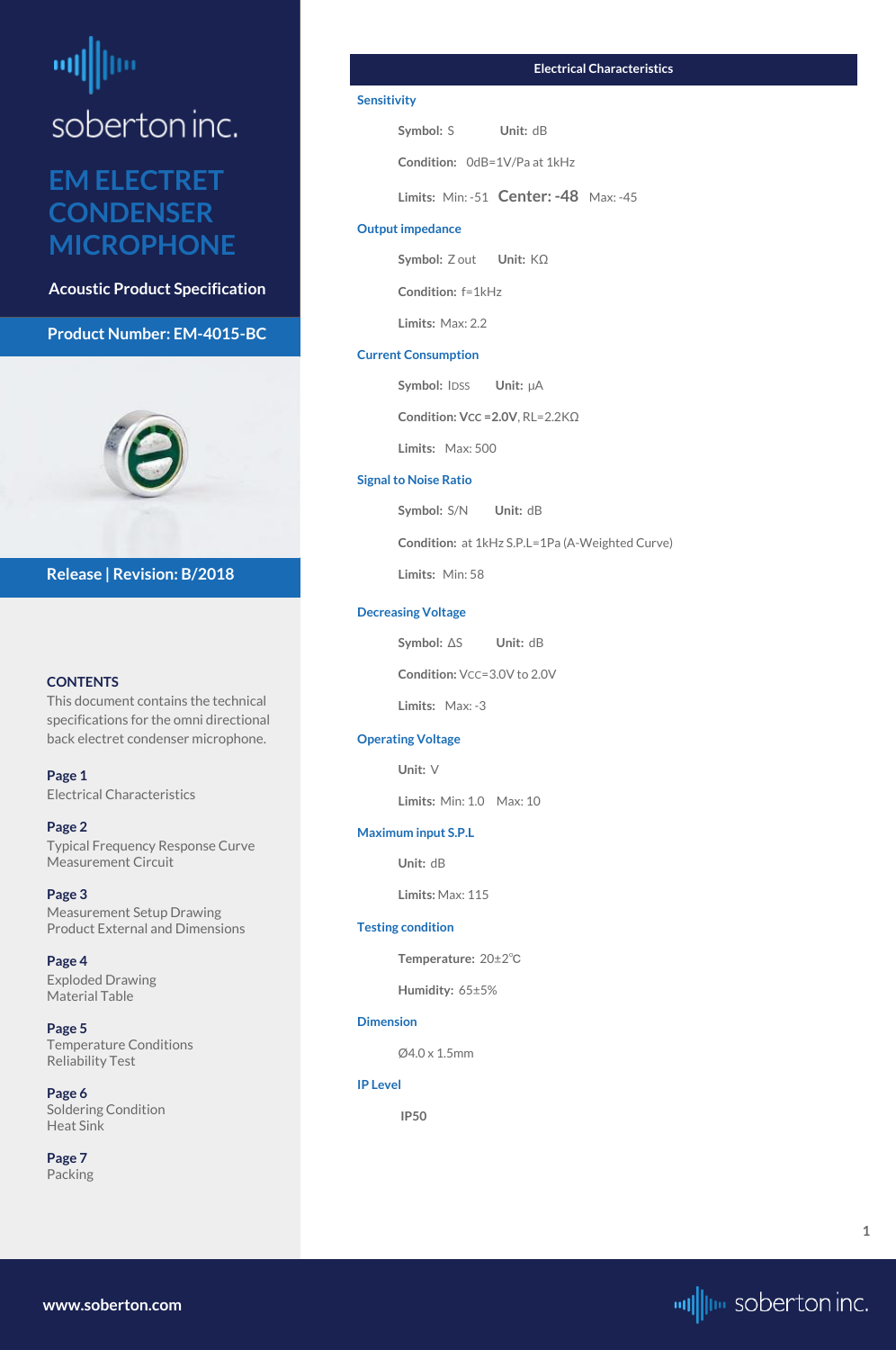# <span id="page-1-0"></span>ᆒ

soberton inc.

# **EM ELECTRET CONDENSER MICROPHONE**

**Acoustic Product Specification**

#### **Product Number: EM-4015-BC**



#### **CONTENTS**

This document contains the technical specifications for the omni directional back electret condenser microphone.

#### **[Page 1](#page-0-0)**

[Electrical Characteri](#page-0-0)stics

#### **Page 2**

Typical Frequency Response Curve Measurement Circuit

#### **[Page 3](#page-2-0)**

[Measurement Setup Drawing](#page-2-0) [Product External and Dimensions](#page-2-0)

#### **[Page 4](#page-3-0)**

[Exploded Drawing](#page-3-0)  [Material Table](#page-3-0)

**[Page 5](#page-4-0)** [Temperature Conditions](#page-4-0) [Reliability Test](#page-4-0)

**[Page 6](#page-5-0)** [Soldering Condition](#page-5-0) [Heat Sink](#page-5-0)

**[Page](#page-6-0) 7** [Packing](#page-6-0)

**Release | Revision: B/2018**

**[www.soberton.com](http://www.soberton.com)**



#### **Typical Frequency Response Curve**

#### **Frequency Response**



#### **Standard Test Fixture**

| Frequency(Hz) | Lower Limit(dB) | <b>Upper Limit(dB)</b> |
|---------------|-----------------|------------------------|
| 50            | $-6$            | $+3$                   |
| 100           | $-3$            | $+3$                   |
| 800           | $-3$            | $+3$                   |
| 1000          | $\overline{O}$  | $\overline{O}$         |
| 1200          | $-3$            | $+3$                   |
| 3000          | $-3$            | $+8$                   |
| 5000          | $-3$            | $+8$                   |
| 12000         | $-8$            | $+8$                   |

#### **Measurement Circuit**

**RL = 2.2KΩ Vs = 2.0V C1** = **10pF C2** = **33pF C = 1µF**

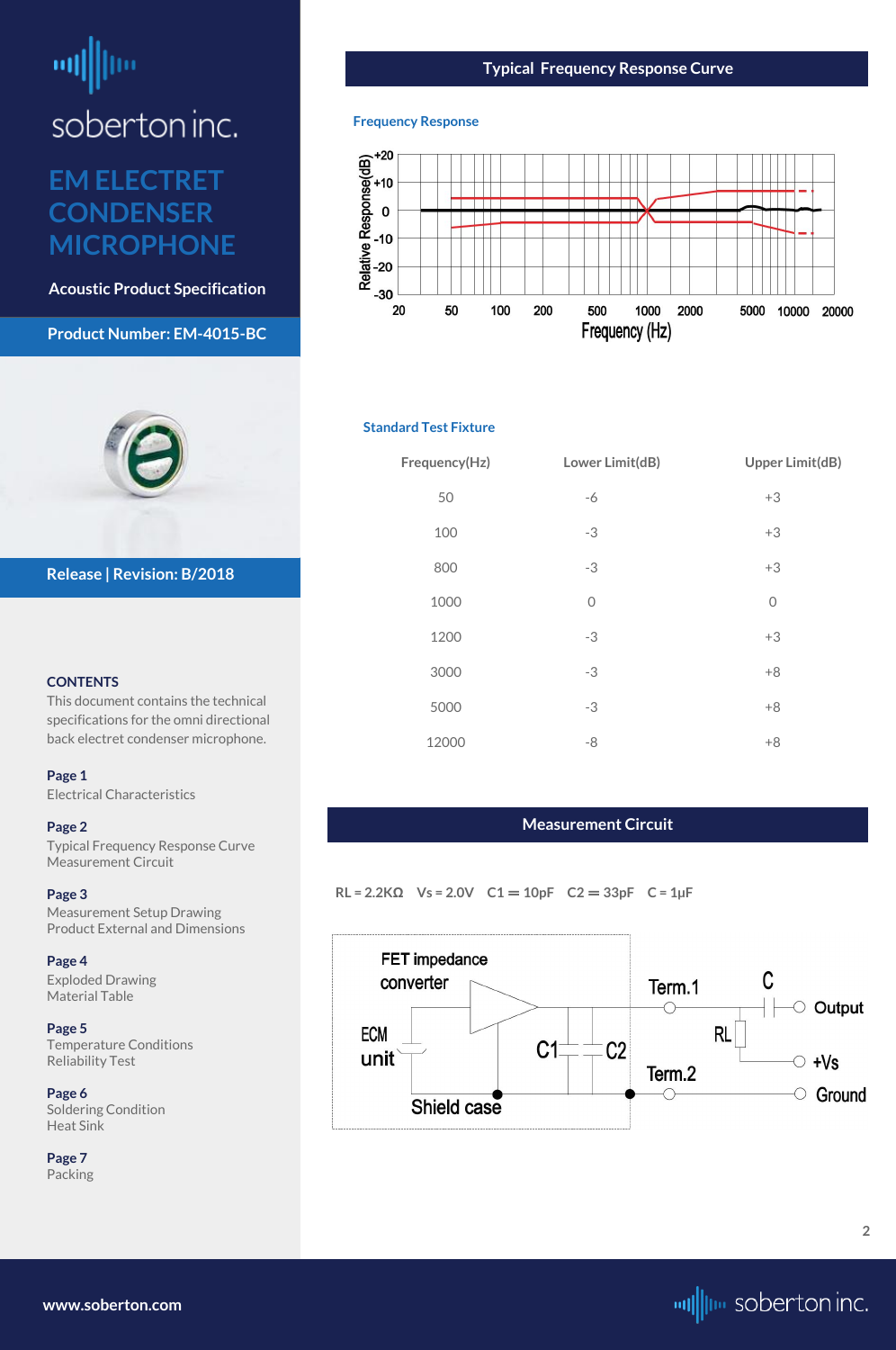# <span id="page-2-0"></span>**EM ELECTRET CONDENSER MICROPHONE**

**Acoustic Product Specification**

#### **Product Number: EM-4015-BC**



#### **CONTENTS**

This document contains the technical specifications for the omni directional back electret condenser microphone.

## **[Page 1](#page-0-0)**

[Electrical Characteri](#page-0-0)stics

#### **[Page 2](#page-1-0)**

[Typical Frequency Response Curve](#page-1-0) [Measurement Circuit](#page-1-0)

#### **Page 3**

Measurement Setup Drawing Product External and Dimensions

#### **[Page 4](#page-3-0)**

[Exploded Drawing](#page-3-0)  [Material Table](#page-3-0)

**[Page 5](#page-4-0)** [Temperature Conditions](#page-4-0) [Reliability Test](#page-4-0)

**[Page 6](#page-5-0)** [Soldering Condition](#page-5-0) [Heat Sink](#page-5-0)

**[Page](#page-6-0) 7** [Packing](#page-6-0)



#### **Release | Revision: B/2018**

**[www.soberton.com](http://www.soberton.com)**



**3**

#### **Measurement Setup Drawing**



#### **Product External and Dimension**

Unit: mm



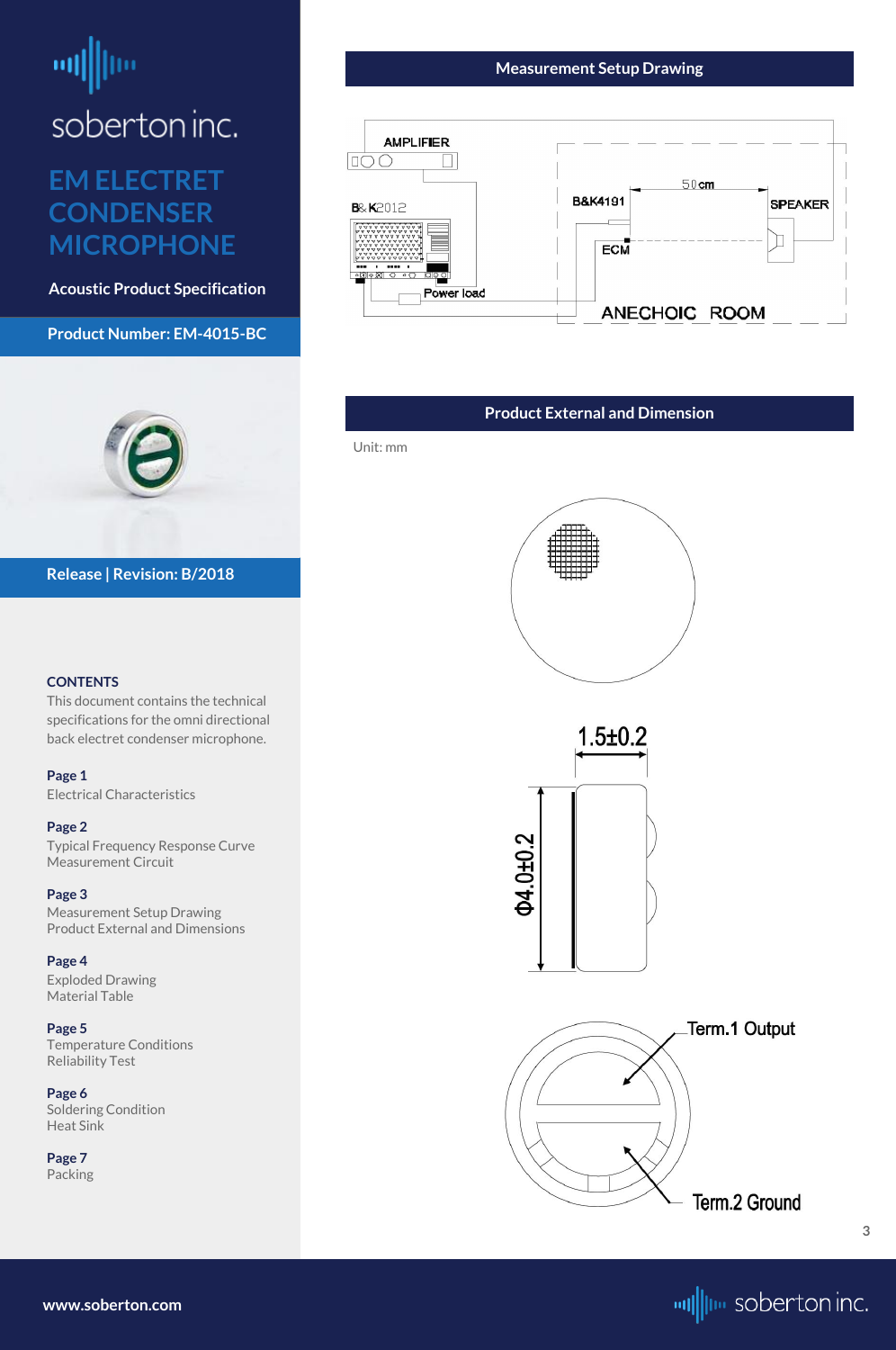# <span id="page-3-0"></span>**EM ELECTRET CONDENSER MICROPHONE**

**Acoustic Product Specification**

## **Product Number: EM-4015-BC**



#### **CONTENTS**

This document contains the technical specifications for the omni directional back electret condenser microphone.

**[Page 1](#page-0-0)** [Electrical Characteri](#page-0-0)stics

**[Page 2](#page-1-0)** [Typical Frequency Response Curve](#page-1-0) [Measurement Circuit](#page-1-0)

#### **[Page 3](#page-2-0)**

[Measurement Setup Drawing](#page-2-0) [Product External and Dimensions](#page-2-0)

**Page 4**

Exploded Drawing Material Table

**[Page 5](#page-4-0)** [Temperature Conditions](#page-4-0) [Reliability Test](#page-4-0)

**[Page 6](#page-5-0)** [Soldering Condition](#page-5-0) [Heat Sink](#page-5-0)

**[Page](#page-6-0) 7** [Packing](#page-6-0)

#### **Release | Revision: B/2018**

**www.soberton.com**



| No.            | <b>Part Name</b>      | <b>Material</b>                  | Quantity       | <b>Remark</b> |
|----------------|-----------------------|----------------------------------|----------------|---------------|
| $\mathbf 1$    |                       | Dustproof Gauze Waterproof Cloth | $\mathbf{1}$   |               |
| $\overline{2}$ | Case                  |                                  | $\mathbf 1$    |               |
| 3              | Diaphragm             |                                  | $\mathbf 1$    |               |
| 4              | Spacer                |                                  | $\mathbf{1}$   |               |
| 5              | <b>Electret Plate</b> |                                  | $\mathbf 1$    |               |
| 6              | Chamber               |                                  | $\mathbf 1$    |               |
| 7              | <b>Copper Ring</b>    |                                  | $\mathbf 1$    |               |
| 8              | PCB                   |                                  | $\mathbf 1$    |               |
| 9              | <b>FET</b>            |                                  | $\mathbf 1$    |               |
| 10             | Capacitor             |                                  | $\overline{2}$ | $10pF + 33pF$ |

#### **Exploded Drawing and Material Table**



**4**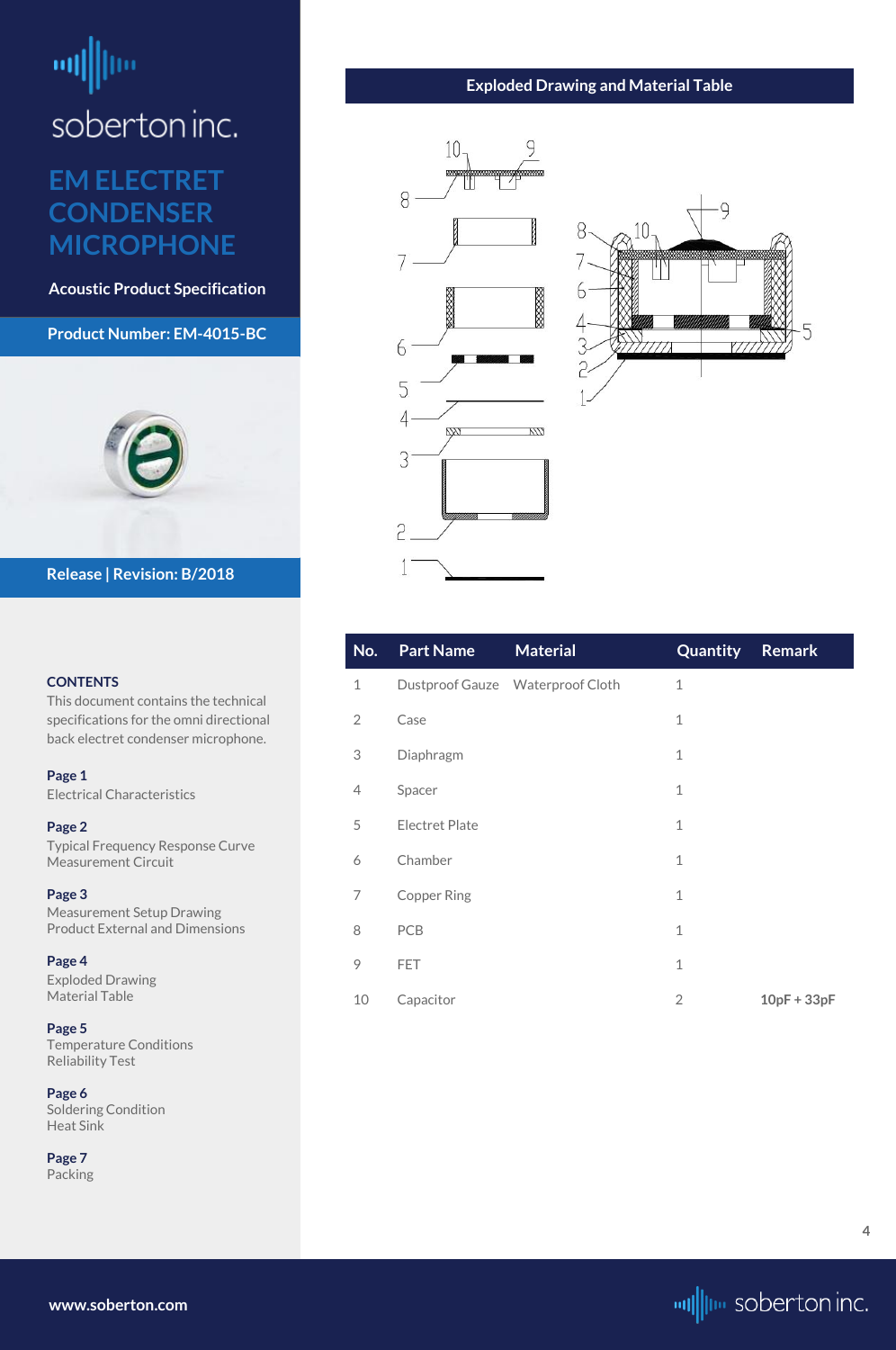# <span id="page-4-0"></span>**EM ELECTRET CONDENSER MICROPHONE**

**Acoustic Product Specification**

#### **Product Number: EM-4015-BC**



#### **CONTENTS**

This document contains the technical specifications for the omni directional back electret condenser microphone.

**[Page 1](#page-0-0)** [Electrical Characteri](#page-0-0)stics

#### **[Page 2](#page-1-0)**

[Typical Frequency Response Curve](#page-1-0) [Measurement Circuit](#page-1-0)

#### **[Page 3](#page-2-0)**

[Measurement Setup Drawing](#page-2-0) [Product External and Dimensions](#page-2-0)

#### **[Page 4](#page-3-0)**

[Exploded Drawing](#page-3-0)  [Material Table](#page-3-0)

**Page 5** Temperature Conditions Reliability Test

**[Page 6](#page-5-0)** [Soldering Condition](#page-5-0) [Heat Sink](#page-5-0)

**[Page](#page-6-0) 7** [Packing](#page-6-0)

#### **Release | Revision: B/2018**

-40°C, 30 minutes  $\leftrightarrow$  +80°C, 30 minutes, repeated 32 cycles  $\rightarrow$ room temperature, 3 hours.

**www.soberton.com**



## **Reliability Test**

 $-40^{\circ}C \leftrightarrow +20^{\circ}C \leftrightarrow +85^{\circ}C \leftrightarrow +20^{\circ}C \leftrightarrow -40^{\circ}C$ (2h) (0.5h) (2h) ( 0.5h) (2h) (0.5h) (2h) (0.5h) (2h) for 5 cycles.

After each of the following tests, the sensitivity of the microphone should be within ±3dB of initial sensitivity after 3 hours of conditioning at 20℃.

#### **Vibration Test**

**Frequency :** 10Hz~55Hz

**Amplitude:** 1.52mm

**Change of Frequency :** 1 octave/min

2 hours in each of axis

#### **High Temperature Test**

+85℃ for 240 hours.

#### **Low Temperature Test**

-40℃ for 240 hours.

#### **Humidity Test**

90%~95%RH,+60℃ for 240 hours.

#### **Thermal Shock Test**

#### **Temperature Cycles**

#### **Packing Drop Test**

**Height:** 1.5m

**Procedure:** 5 times from each of axis

#### **Electrostatic Discharge**

Tested to IEC61000-4-2 level 3:

**a) Contact Discharge:** The microphone shall operate normally after 10 discharges to is 6KV DC and the discharge network is 150pF and 330Ω.

**b) Air Discharge:** The microphone shall operate normally after 10 discharges to is 8KV DC and the discharge network is 150pF and 330Ω

#### **Temperature Conditions**

#### **Operating Temperature Range**

-40℃~+85℃

#### **Storage Temperature Range**

-40℃~+85℃

Note: Store in electronic warehouse.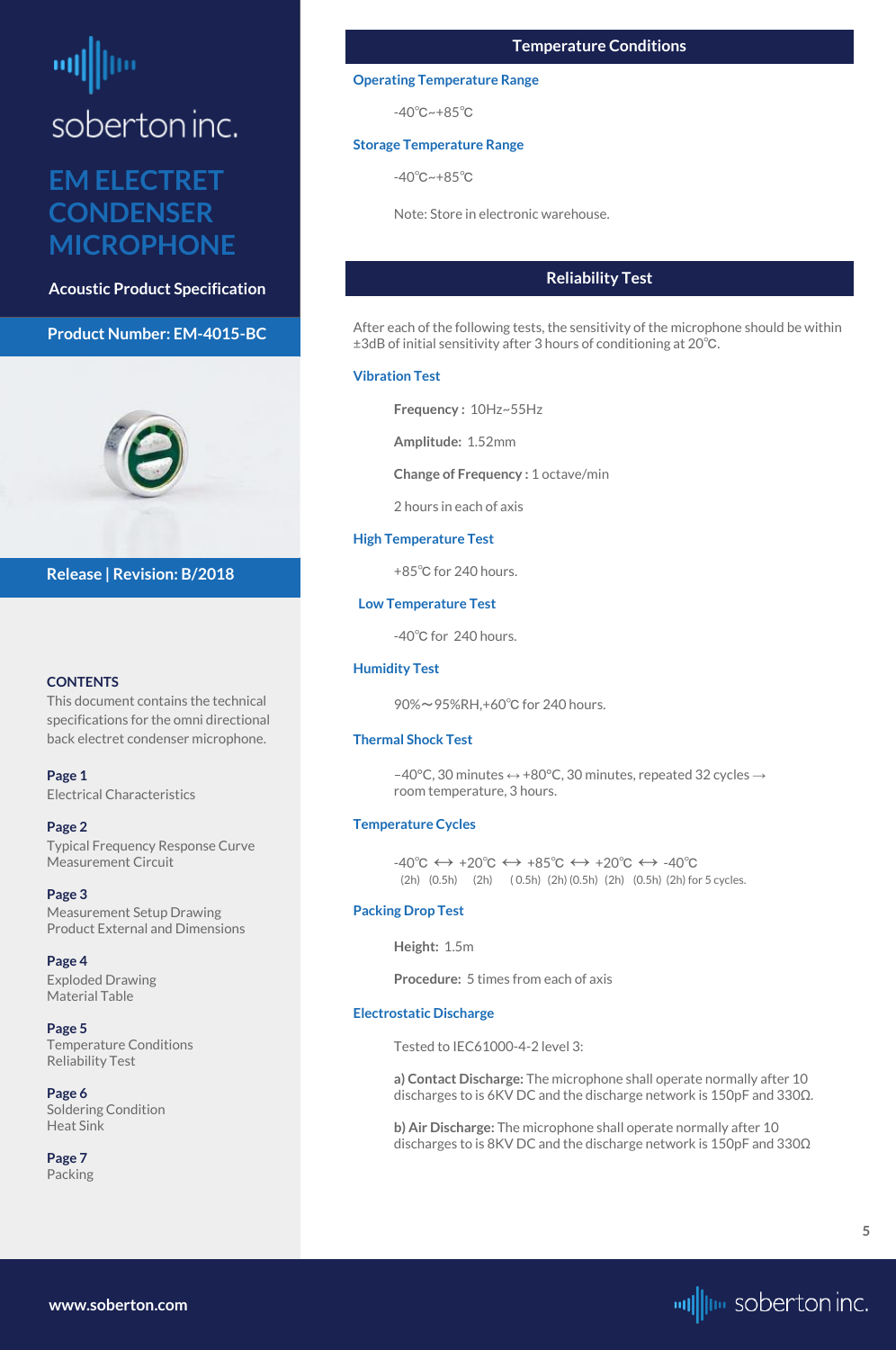# <span id="page-5-0"></span>**EM ELECTRET CONDENSER MICROPHONE**

**Acoustic Product Specification**

#### **Product Number: EM-4015-BC**



#### **CONTENTS**

This document contains the technical specifications for the omni directional back electret condenser microphone.

#### **[Page 1](#page-0-0)**

[Electrical Characteri](#page-0-0)stics

#### **[Page 2](#page-1-0)**

[Typical Frequency Response Curve](#page-1-0) [Measurement Circuit](#page-1-0)

#### **[Page 3](#page-2-0)**

[Measurement Setup Drawing](#page-2-0) [Product External and Dimensions](#page-2-0)

#### **[Page 4](#page-3-0)**

[Exploded Drawing](#page-3-0)  [Material Table](#page-3-0)

**[Page 5](#page-4-0)** [Temperature Conditions](#page-4-0) [Reliability Test](#page-4-0)

**Page 6** Soldering Condition Heat Sink

**[Page](#page-6-0) 7** [Packing](#page-6-0)

#### **Release | Revision: B/2018**

**www.soberton.com**



#### **Soldering Condition**

We suggest using anti-static welding machine which can control soldering temperature automatically.

Soldering temperature should be controlled under 320℃ and soldering time for each terminal should be 1~2 seconds.

Microphone should be fixed on the metal block (heat sink), which has high radiation effects, and heat sink shall contact with MIC tightly.

Microphone may easily be destroyed by the static electricity. The countermeasure for eliminating the static electricity shall be by grounding the worktable and operator.

## **Heat Sink**

Shape of heat sink



Shape of hole at fixed part



**6**